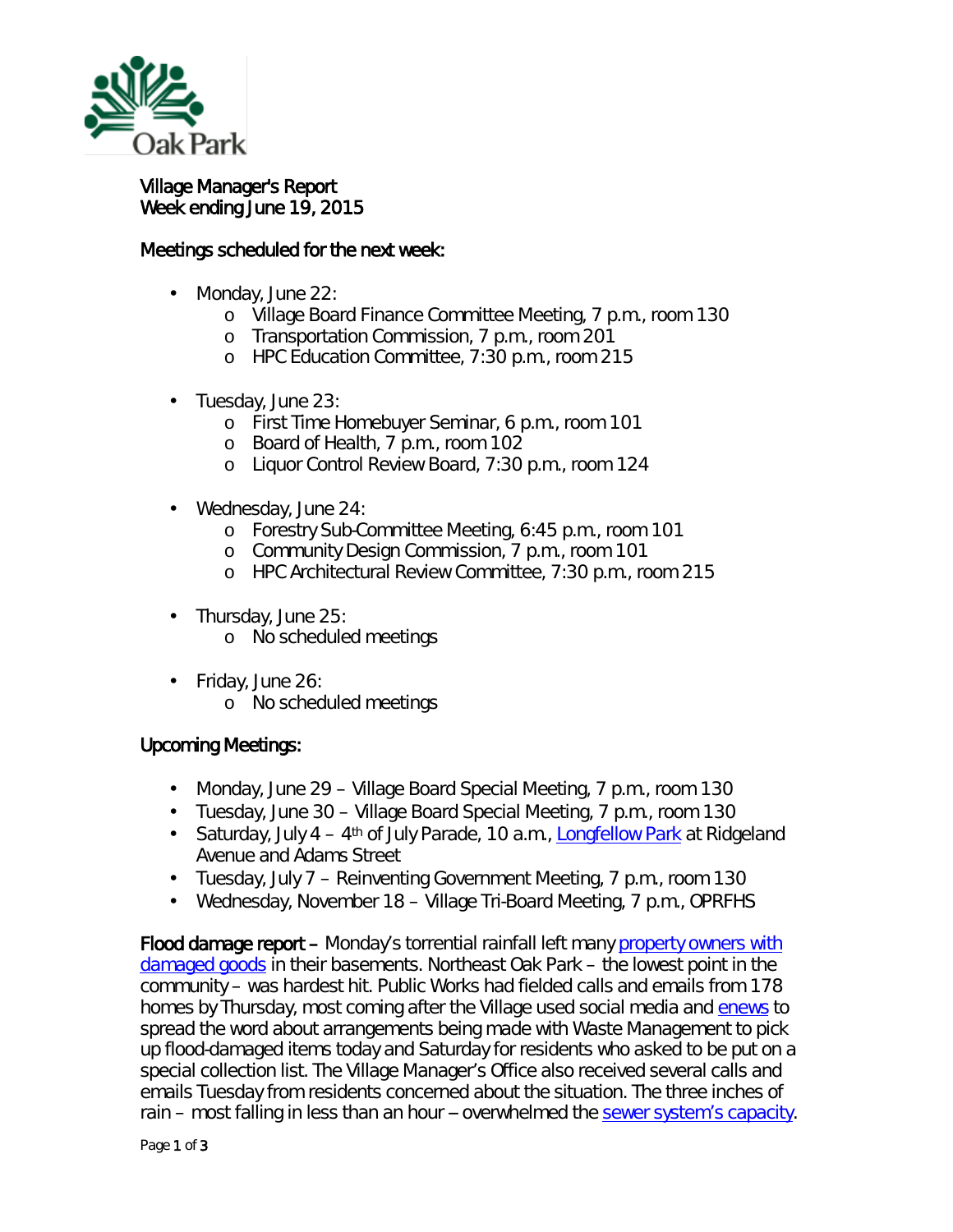Staff was on the job until 10 p.m., Monday, responding to calls about standing water, manhole covers dislodged by the intensity of flowing water and basement backups. The sewer system was functioning properly, however, as the water quickly receded once the rain slowed. A [study conducted in 2011 after extensive flooding](http://www.oak-park.us/sites/default/files/456678891/2011-10-13-oak-park-sewer-study.pdf) examined the sewer system in detail and determined that even if the capacity of the Village system was increased at substantial cost, the problems likely would continue under extreme weather conditions because of the capacity of the Metropolitan Water Reclamation District receptor system to carry flow away from the community. That study led to a public education campaign to convince property owners to disconnect their downspouts from the sewer system and install rain barrels and other water management landscaping features, as well as the Sewer Backup Protection Grant [Program.](http://www.oak-park.us/village-services/housing-programs/sewer-backup-protection-grant)

Parade contingency planning – With the state repaving Ridgeland from South Boulevard to Chicago Avenue, an alternate route for the July 4 parade as a backup plan may be considered. The contractor assured us before the work began, that this portion of the roadway would be finished in time for the parade. Given the uncertainty of the weather, however, staff is prepared just in case. The current route has been shortened to end at Chicago Avenue because of the sewer work underway on Ridgeland Avenue between Chicago and Division Street. We will continue to monitor the repaving project into next week before making any decisions on altering the route.

Lake & Forest status report – The new development at Lake Street and Forest Avenue has now reached six levels, with a seventh in the making. Crews soon will be "jumping the crane" to make it taller as the structure moves on toward its full height. The work is expected to take about 14 hours.

BASE Camp at the Public Works Center – The [Oak Park Education Foundation](http://www.opef.org/) returned this week to hold a portion of its annual summer camp at the Public Works Center. The Foundation's [BASE Camp](http://www.opef.org/basecamp/) – or *Build A Summer Experience*, includes painting a new mural on the west side of the Harvey Avenue viaduct. Activities in the Public Works Center included students from both Brooks and Julian middle schools.

Ridgeland Avenue sewer project status – Work on the second stage of the sewer improvement project on Ridgeland Avenue between Chicago Avenue and Division Street remains on track for an early August completion. The contractor expects to complete the sewer north to Augusta Street by June 19 and then do service connections. Carts will be placed at the corner of each block for residents who might need help getting items such as groceries home when street access is not available. State contractors plan to repave this portion of Ridgeland once the sewer work is finished.

Alley improvement projects - The first phase of the season's alley improvement program is nearing completion, with 15 of the 16 alleys segments now open to traffic. The second and final phase of the season's alley projects is underway. Pavement has been removed and storm sewers have been completed, but the rain delayed pouring concrete.

Page 2 of 3 Reservoir project update – Repairs continue to the interior roof of the Central Reservoir under Stevenson Park. Plans to apply the sealant coating to the outside